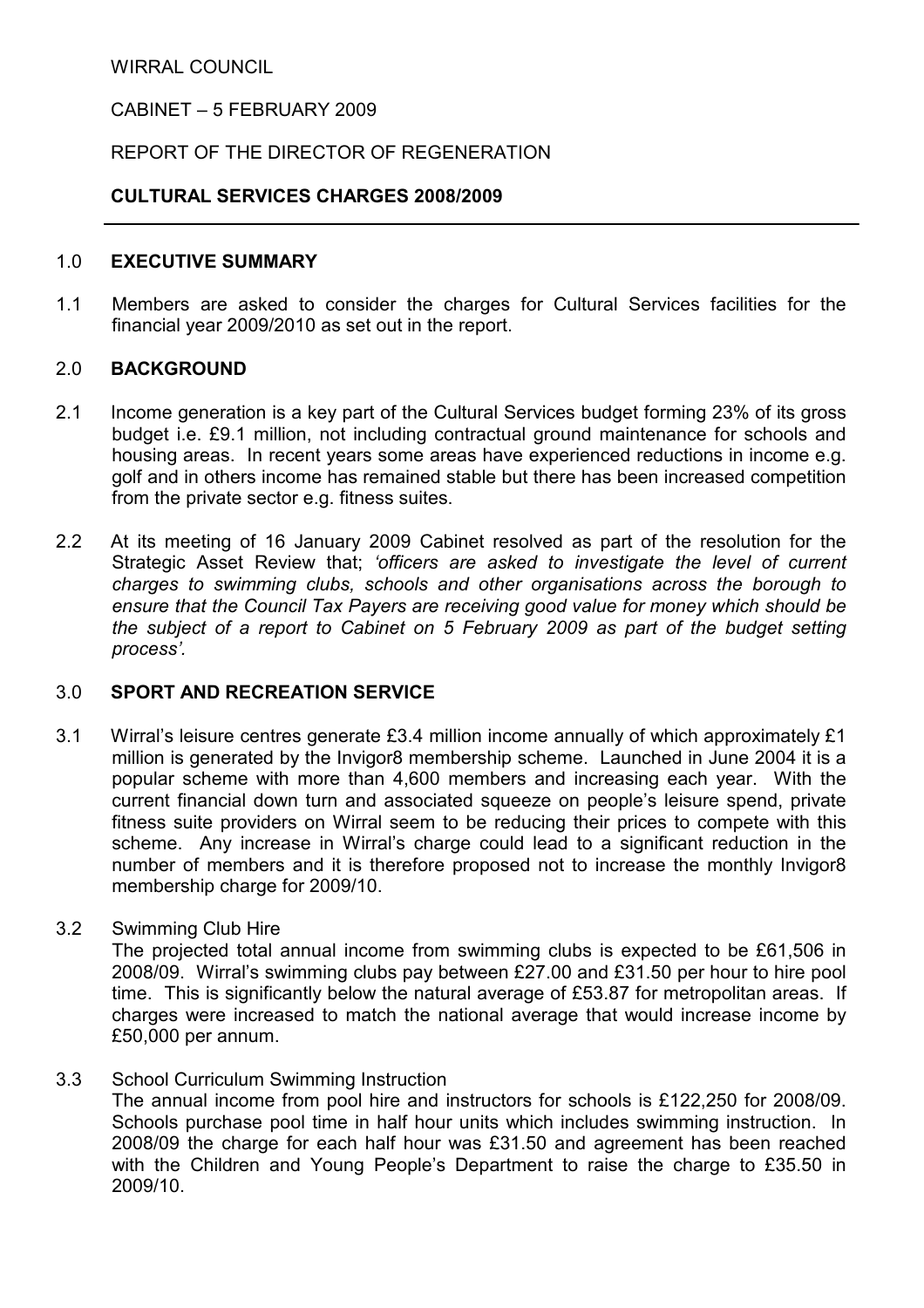- 3.4 Other Club and Organisational Use The present charging policy for sports halls is by space occupied rather than per user. This means that some clubs and other organisations pay a relatively low charge in relation to the number of participants.
- 3.5 A change to the charging policy would take some time to evaluate and it is proposed that members agree to allow officers to investigate further the implications and report back to a further meeting.
- 3.6 In the interim it is proposed that all Sport and Recreation charges are increased by around 3% as set out in Appendix 1.

#### 4.0 CEMETERIES AND CREMATORIUMS

4.1 Income from cemeteries and crematorium for 2008/09 will be around £2.3M. It is proposed to increase charges in the cemeteries and crematorium service overall by approximately 5%. Charges for some services will remain unchanged but the cost of an adult cremation will increase from £491 to £516 (resident) and from £596 to £626 (nonresident).

#### 5.0 GOLF

- 5.1 Wirral's four golf courses will generate approximately £762,000 in income this year, which is £140,000 less than the estimate although the courses still operate at a surplus.
- 5.2 In recent years there has been a reduction in golf income partially attributable to wet summers but also a reduction in the number of people playing golf. It is proposed that the charge for a round of golf for an adult should rise from £11.60 to £12.00 an increase of 3.49%.

### 6.0 PARKS AND COUNTRYSlDE

6.1 Football and Pitch Hire

 The income from the hire of grass sports pitches is around £58,500 per year. Wirral has generally lower charges that most neighbouring authorities but its pitches have received less investment in drainage and changing facilities. Wirral has 107 winter sports pitches which cost approximately £214,000 to maintain annually. It is proposed to increase the charge by approximately 6% for all pitch hire which would increase the cost of a Class A pitch from around £283 per season to £300 and raise around £3,500 in additional income.

6.2 Allotments

The income from allotments is approximately £30,000 per annum. The cost of maintaining Wirral's 1,590 allotments in 2008/09 will be £58,650 against a net budget of £40,000. It is proposed to increase the annual rent for an allotment from £29.00 to £31.00 an increase of 6.9% which will result in approximately an additional £2,000 in income.

#### 6.3 Bowling Greens

The income from bowling greens hire is around £17,500 per annum. Wirral has 46 bowling greens which cost approximately £190,000 per annum to maintain, not including the cost of maintaining pavilions where these are provided. It is proposed to increase the annual charge by approximately 5% which will increase income by £850.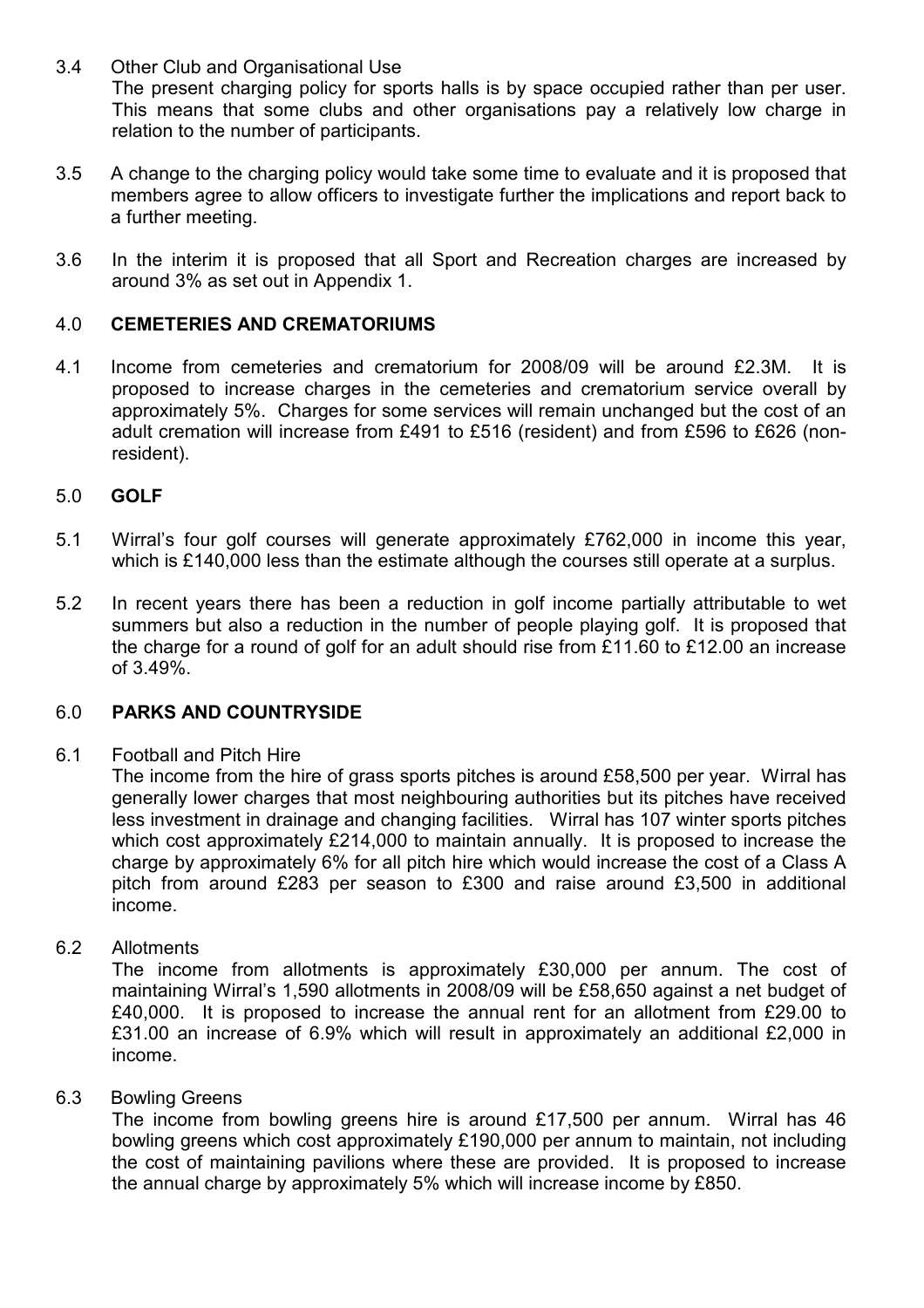6.4 All other charges for the hire of facilities in the Parks and Countryside Section will increase as shown in Appendix 1.

# 7.0 LIBRARIES

7.1 Annual income for libraries for the various charges made for audio visual hire, book fines, internet access etc. is around £360,000 per annum. It is proposed that because of the significant changes proposed to the service in 2009/10 no increase is made to any of the charges or income targets for the next financial year.

# 8.0 PUBLIC HALLS

8.1 The income from public halls is around £242,000 per year. Significant changes are proposed to public halls with some being transferred to community management and others retained as part of multi-purpose centres. It is proposed that charges for public halls are increased by around 3% as shown in Appendix 1 and that a further review is carried out as the future of each facility is clarified.

## 9.0 FINANCIAL IMPLICATIONS

9.1 The annual increases for Cultural Services facilities are intended to maximise the income achieved in each area reducing the net cost of the service provided.

# 10.0 STAFFING IMPLICATIONS

10.1 There are no implications arising from this report.

## 11.0 EQUAL OPPORTUNITIES IMPLICATIONS

11.1 Concessionary rates are available for elderly persons and juniors and the Wirral Passport Scheme offers a discount to those on a low income.

## 12.0 COMMUNITY SAFETY IMPLICATIONS

12.1 There are no implications arising from this report.

## 13.0 LOCAL AGENDA 21 IMPLICATIONS

13.1 There are no implications arising from this report.

## 14.0 PLANNING IMPLICATIONS

14.1 There are no implications arising from this report.

# 15.0 ANTI-POVERTY IMPLICATIONS

- 15.1 There are no implications arising from this report.
- 16.0 SOCIAL INCLUSION IMPLICATIONS
- 16.1 There are no implications arising from this report.

### 17.0 LOCAL MEMBER SUPPORT IMPLICATIONS

17.1 Cultural Services facilities are provided throughout the constituency.